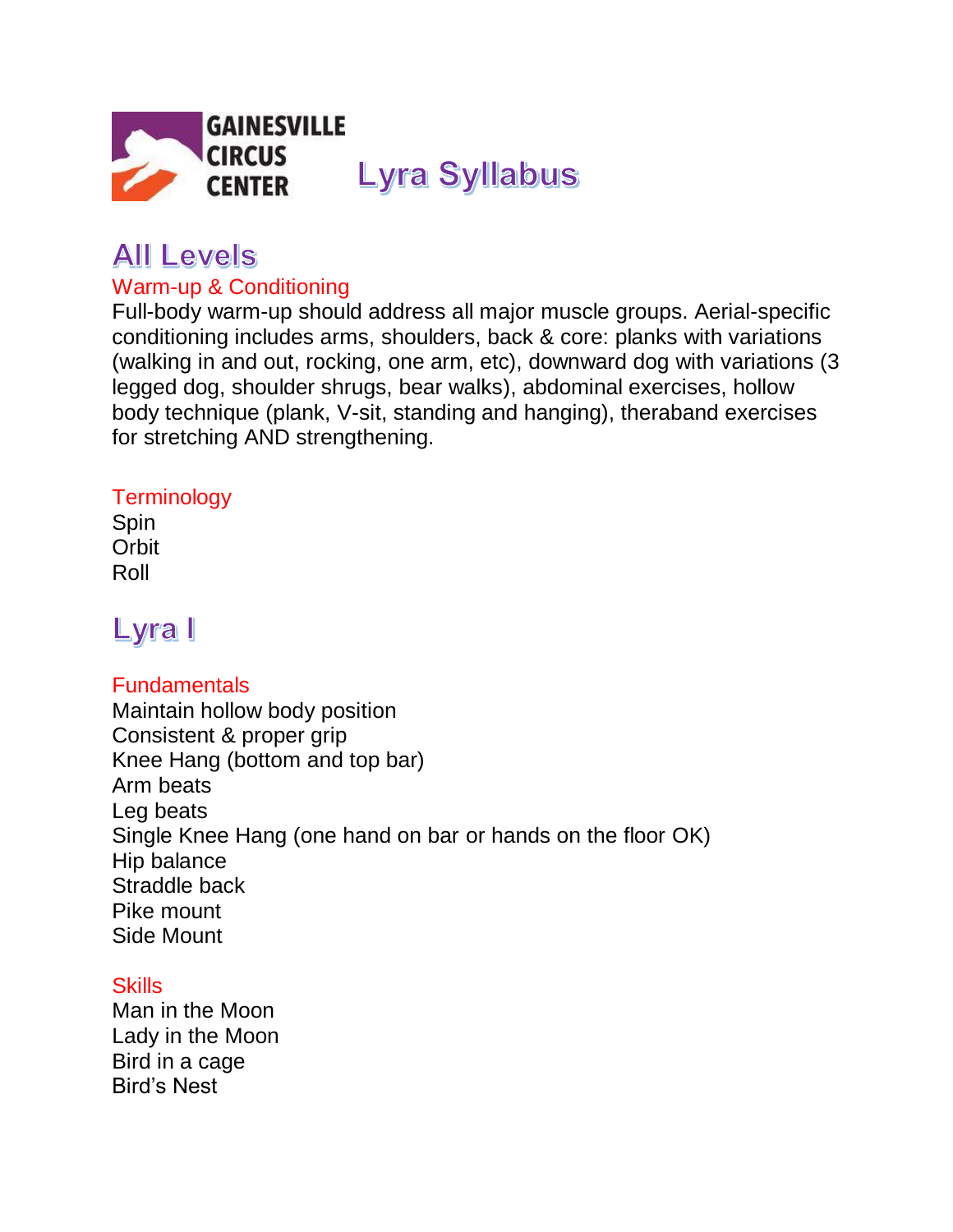Side Layout Mermaid Arabesque **Candlestick** Angel Up/Down Air Split ½ & Full Amazon **Dragonfly** Wine Glass **Coffin Gazelle** 

### Lyra II

### **Fundamentals**

Spin variations: fouette (bent knee vs. Straddle), flares Add spin to sequences of level I material Single knee hang – no hands Leg beat variations Body beats Pull-Over Single Arm Hang Back balance Straight leg beat to pike

#### **Skills**

Ankle Hang / Running Man Skin the Cat (reverse plank) ½ Russian Mill Circles Hip Circles front & back Meat hook Lever split Passe layout on top bar (Orbit) Horizontal Split Clock split Pin Split Vertical split